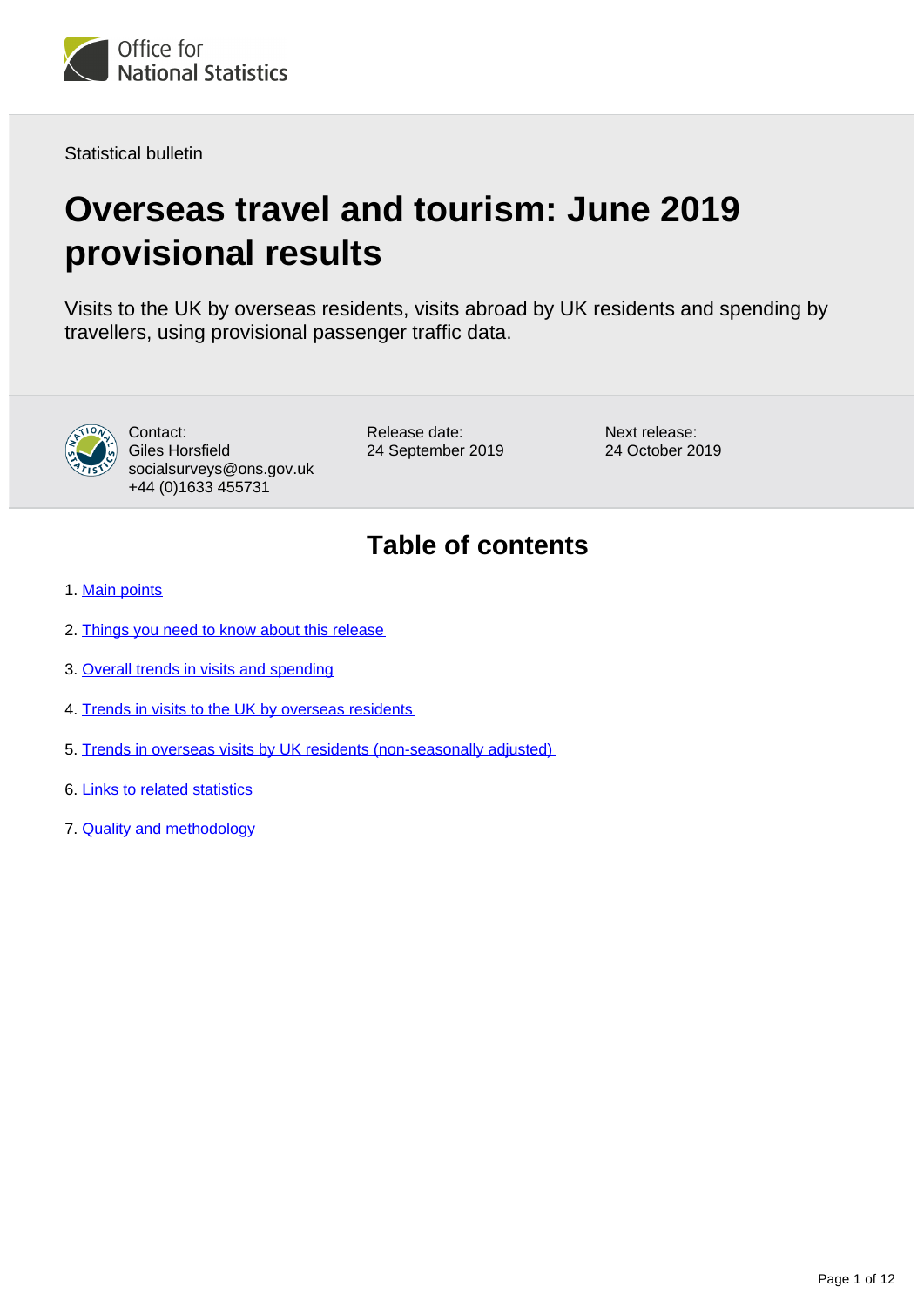## <span id="page-1-0"></span>**1 . Main points**

- There were 3.5 million visits to the UK by overseas residents in June 2019 (9% more than in June 2018).
- Overseas residents spent £2.3 billion on visits to the UK in June 2019 (13% more than in June 2018).
- UK residents made 6.8 million visits overseas in June 2019 (7% fewer than in June 2018).
- UK residents spent £4.5 billion on visits overseas in June 2019 (1% more than in June 2018).

## <span id="page-1-1"></span>**2 . Things you need to know about this release**

This bulletin presents estimates of overseas visits to and from the UK. An overseas visitor to the UK means a person who, being permanently resident in a country outside the UK, visits the UK for a period of less than 12 months. UK citizens resident overseas for 12 months or more coming home on leave are included in this category. Visits abroad are visits for a period of less than 12 months by people permanently resident in the UK (who may be of foreign nationality).

Overseas travel and tourism quarterly estimates are revised during the processing of the annual dataset. The most up-to-date and accurate estimates for the previous year's published quarters can be found in the [latest](https://www.ons.gov.uk/peoplepopulationandcommunity/leisureandtourism/articles/traveltrends/latest)  [edition of Travel trends.](https://www.ons.gov.uk/peoplepopulationandcommunity/leisureandtourism/articles/traveltrends/latest)

The International Passenger Survey (IPS) has recently transferred outputs from data collected on paper forms to an improved method using tablet computers. Tablet data collection was phased in gradually from September 2017 to April 2018. More [background information about the rollout of tablets](https://www.ons.gov.uk/peoplepopulationandcommunity/leisureandtourism/articles/traveltrends2017recentdatacollectionchangesandplannedmethodologicalchanges/2018-07-20) is available.

The tablets allow us to improve the quality of the IPS data collected. Discontinuities (that is, step changes in the time series) arising from the introduction of tablet data collection in the IPS are therefore possible. We have worked with academic experts and the Office for National Statistics (ONS) Methodology team to produce a method for detecting any such discontinuities.

We have continued to monitor the results as more data have become available. Further analysis using a longer series of data is required to determine whether there are any discontinuities. Some caution is still therefore advised in the interpretation of data in this release.

Further methodological changes are planned to the estimates on international visitors in the IPS. These are weighting adjustments to address concerns about the imbalance (that is, large differences in numbers) in the IPS between the estimates of numbers of visitors arriving and departing for some nationalities. The new method has been developed in consultation with users and methodological experts, and it is currently being finalised. The new method will be implemented as soon as possible, and the implementation date will be published in advance. A revised back series will also be published at this time.

The changes in data collection methods and planned methodological changes were described in the Travel [trends 2017: recent data collection changes and planned methodological changes](https://www.ons.gov.uk/peoplepopulationandcommunity/leisureandtourism/articles/traveltrends2017recentdatacollectionchangesandplannedmethodologicalchanges/2018-07-20) article, in July 2018.

Please note that while the imbalance work is unlikely to affect long-term migrants in the IPS, we have committed to exploring whether the survey processes that cause the imbalance in international visitor estimates also impact on long-term migration further, as part of the [ONS migration statistics' workplan](https://www.ons.gov.uk/peoplepopulationandcommunity/populationandmigration/internationalmigration/articles/understandingdifferentmigrationdatasourcesaworkplan/february2019) to understand different migration data sources.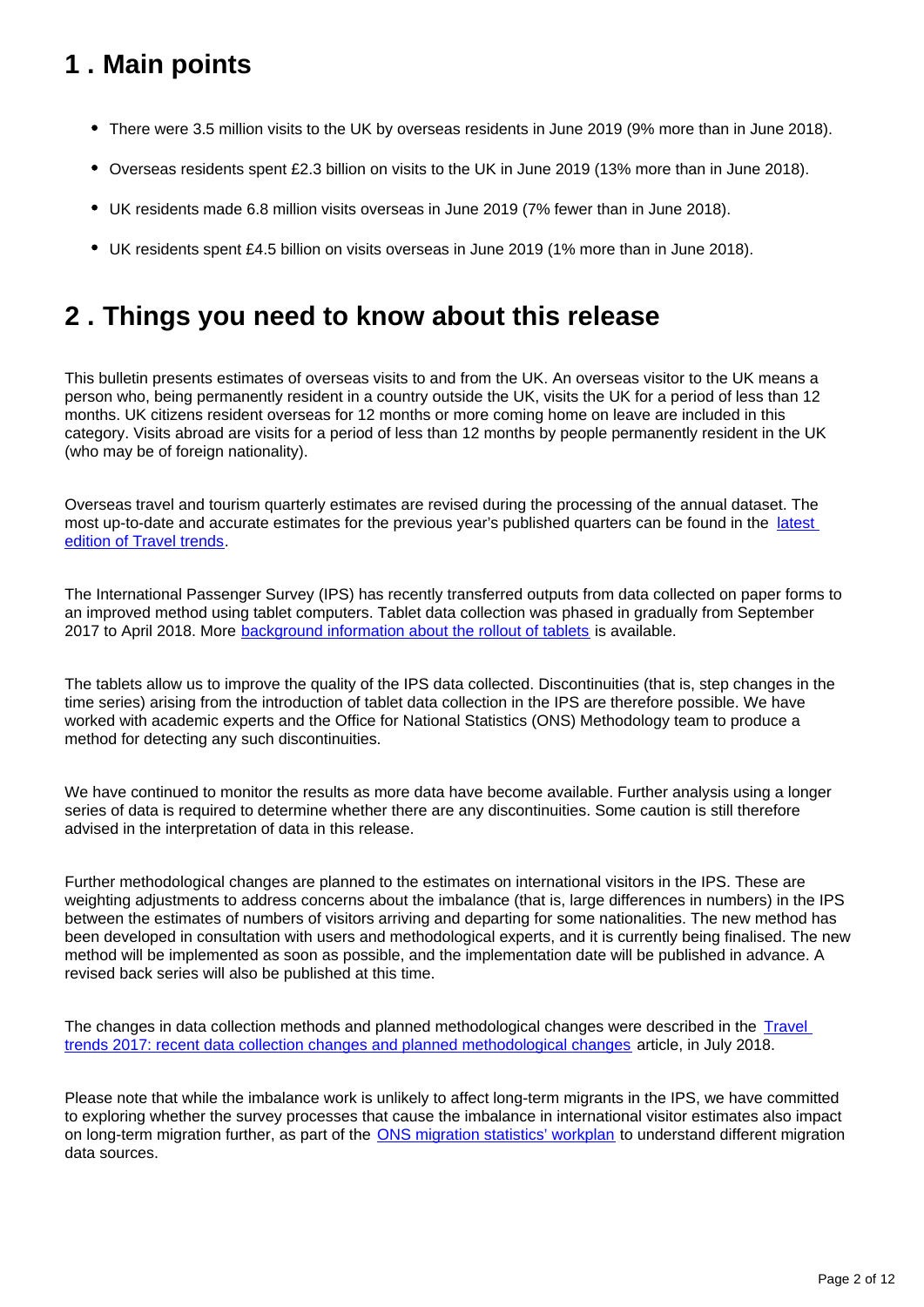Estimates contained in this bulletin are produced from responses provided by international passengers arriving in and departing from the UK, sampled on the IPS, as outlined in the International passenger survey Quality and [Methodology Information \(QMI\) report.](https://www.ons.gov.uk/peoplepopulationandcommunity/leisureandtourism/methodologies/internationalpassengersurveyqmi)

Responses to the survey are scaled up to represent all passengers, using information on total international passenger traffic for the reporting period.

Estimates are based on interviews conducted when passengers end their visit. Any visits commencing in the reported month but not completed until later are not included in estimates for the reported month. The reported expenditure for visits includes any spending associated with the visit (excluding fares) that occurs before, during or after the trip.

Parts of the bulletin refer to countries visited abroad. It should be noted that if a UK resident visited more than one country on a trip abroad, the country recorded as visited in this bulletin is the country that was visited for the longest period.

Estimates are subject to sampling error, and confidence intervals are provided to help you interpret the estimates (see Accuracy of IPS estimates in [Section 7](https://publishing.ons.gov.uk/peoplepopulationandcommunity/leisureandtourism/bulletins/overseastravelandtourism/june2019provisionalresults#quality-and-methodology) for more information). Further guidance is available about the quality of overseas travel and tourism estimates in the [International passenger survey QMI report.](https://www.ons.gov.uk/peoplepopulationandcommunity/leisureandtourism/methodologies/internationalpassengersurveyqmi)

## <span id="page-2-0"></span>**3 . Overall trends in visits and spending**

UK residents consistently make more visits abroad than foreign residents make to the UK (Figure 1). The total amount spent by UK residents during visits abroad is also higher than the total spent by foreign residents visiting the UK (Figure 2). The numbers of visits and the amounts spent vary through the year, with more in the summer. This is the case both for UK residents and foreign residents. However, UK residents show a much sharper peak both in visits and expenditure during August, which is traditionally the only complete month of the UK school summer holidays.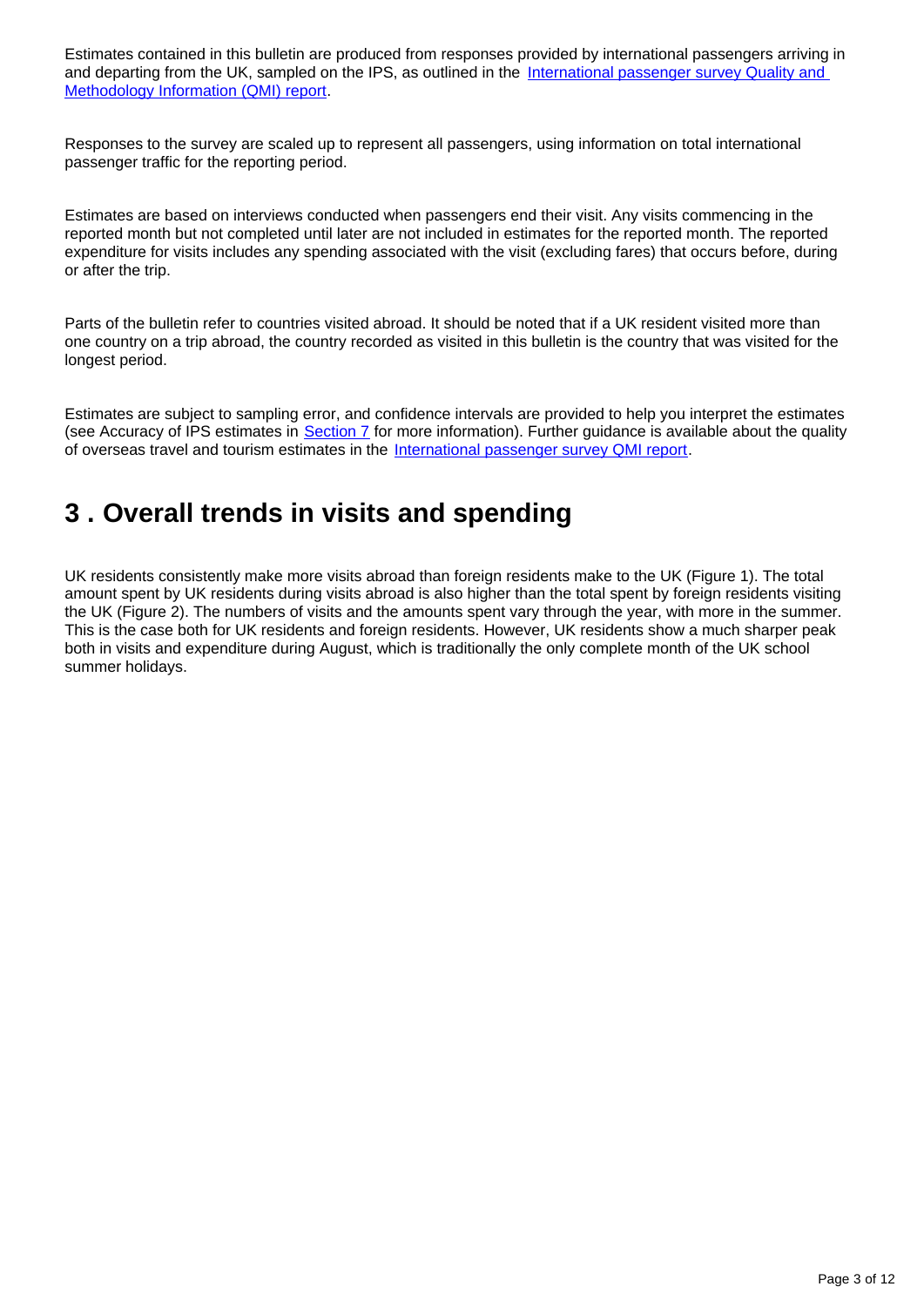#### **Overseas residents' visits to the UK and UK residents' visits abroad by month, from June 2016 to June 2019**

Figure 1: Overseas residents' visits to the UK and UK residents' visits abroad are greatest in the summer

Overseas residents' visits to the UK and UK residents' visits abroad by month, from June 2016 to June 2019



**Source: Office for National Statistics – International Passenger Survey**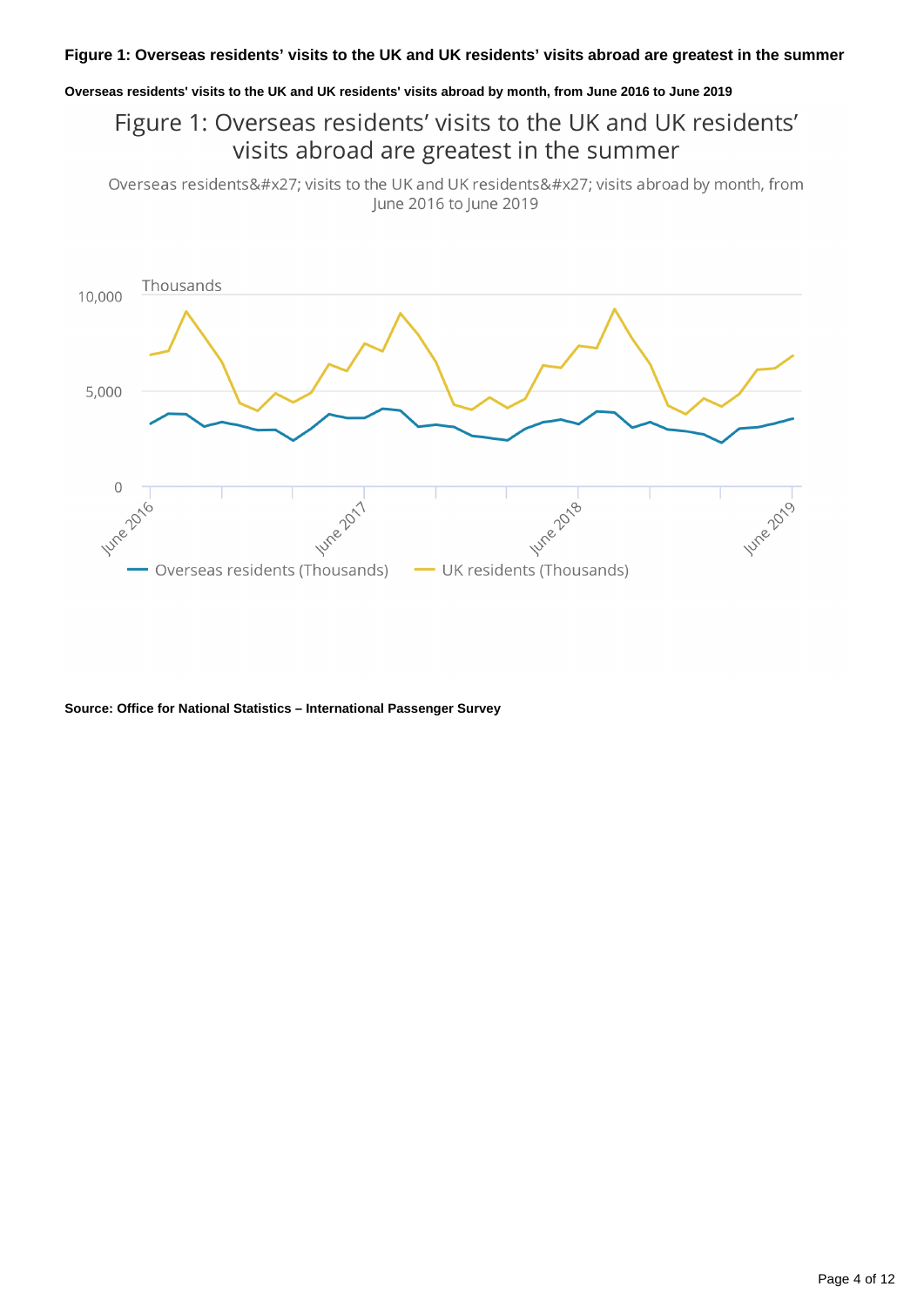### **Figure 2: Patterns in spending over the year closely track patterns in visits to the UK, and visits overseas by UK residents**

**Spending by overseas residents in the UK and spending by UK residents overseas by month, from June 2016 to June 2019**

Figure 2: Patterns in spending over the year closely track patterns in visits to the UK, and visits overseas by UK residents

Spending by overseas residents in the UK and spending by UK residents overseas by month, from June 2016 to June 2019



**Source: Office for National Statistics – International Passenger Survey**

## <span id="page-4-0"></span>**4 . Trends in visits to the UK by overseas residents**

The figures used in the commentary in this section are sourced from the following monthly overseas travel and tourism datasets:

- Table 1 Overseas residents' visits to the UK by month
- Table 2 Purpose of overseas' residents' visits to the UK by month
- Table 5 Earnings in the UK and expenditure abroad by month

Overseas residents made an estimated 3.5 million visits to the UK in June 2019, which was 9% more than in June 2018 (Figure 3). Overseas residents spent £2.3 billion on visits to the UK in June 2019, which was 13% more than in June 2018.

During the period April to June 2019, there were 9.9 million visits to the UK, which was 2% fewer than the corresponding period a year earlier. Overseas residents spent £6 billion in the UK over this period, which was similar to the previous year.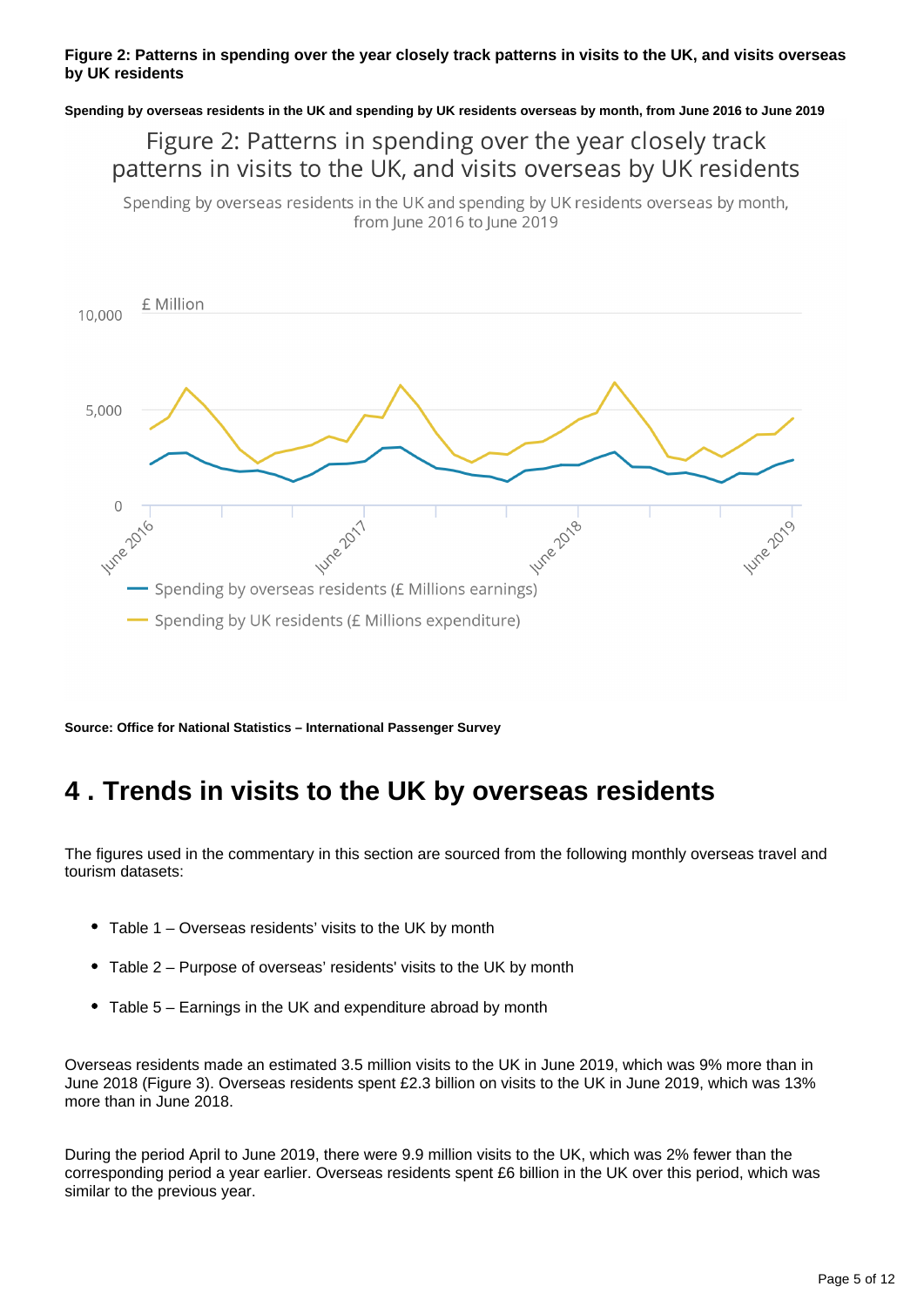Different trends were observed for different areas of the world for this three-month period: there was an increase of 18% in visits to the UK from North American residents to 1.6 million, while visits by European residents decreased by 5% to 6.8 million and visits from residents of "other countries" (countries outside Europe and North America) decreased by 5% to 1.4 million.

Considering the reasons for visiting the UK, the number of holiday visits remained the same at 4.3 million for this period, compared with the previous year. Business visits also remained the same at 2.1 million, and visits to friends and relatives decreased by 6% to 2.8 million.

Table 1: Main visit and spending estimates for overseas residents' visits to the UK in June 2019

### **Overseas residents' visits to UK**

|                         | <b>Visits</b><br>(Thousands) | % change<br>from<br>year earlier | <b>Earnings</b><br>(£ million) | % change<br>from<br>year earlier |  |  |
|-------------------------|------------------------------|----------------------------------|--------------------------------|----------------------------------|--|--|
| Non seasonally adjusted |                              |                                  |                                |                                  |  |  |
| June 2019               | 3,530                        | +9                               | 2,340                          | $+13$                            |  |  |
| April to June 2019      | 9,880                        | -2                               | 6,000                          | 0                                |  |  |
| Year to date 2019       | 17,840                       | -1                               | 10,260                         | $-2$                             |  |  |
| Latest 12 months        | 37,800                       | 0                                | 22,670                         | -6                               |  |  |
| Seasonally adjusted     |                              |                                  |                                |                                  |  |  |
| January 2019            | 3,170                        | $+7$                             | 1,950                          | $-1$                             |  |  |
| February 2019           | 3,090                        | -5                               | 1,910                          | $-5$                             |  |  |
| March 2019              | 3,270                        | $-2$                             | 2,050                          | $-10$                            |  |  |
| April 2019              | 2,980                        | -9                               | 1,720                          | -14                              |  |  |
| May 2019                | 2,920                        | -6                               | 1,960                          | -1                               |  |  |
| June 2019               | 3,260                        | +8                               | 2,060                          | $+13$                            |  |  |

Source: Office for National Statistics - International Passenger Survey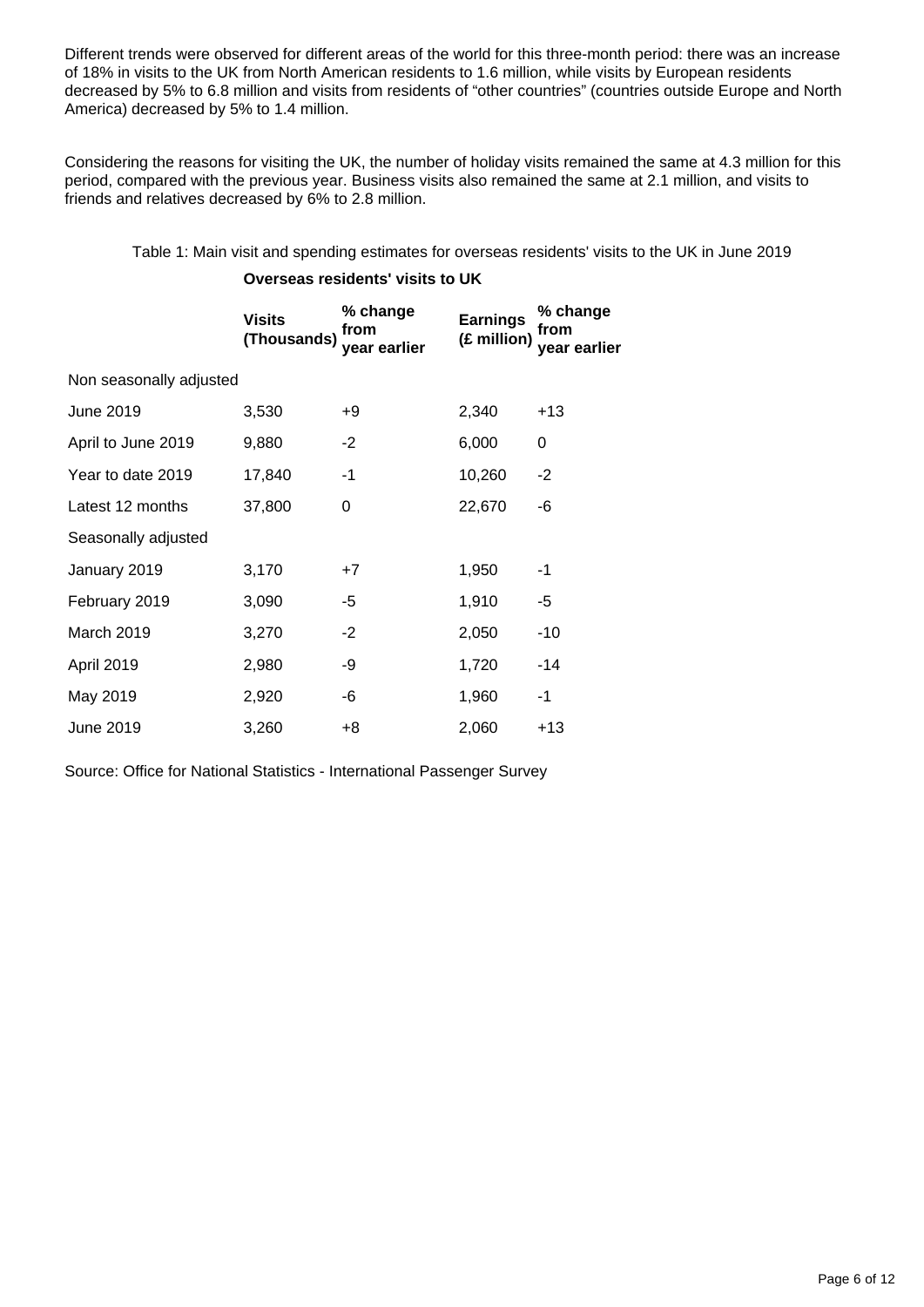### **Figure 3: Visits to the UK by overseas residents decreased by 2% in the three months to June 2019 compared with the same period a year earlier**

### **Overseas residents' visits to the UK by month, from June 2016 to June 2019**

### Figure 3: Visits to the UK by overseas residents decreased by 2% in the three months to June 2019 compared with the same period a year earlier

Overseas residents' visits to the UK by month, from June 2016 to June 2019



**Source: Office for National Statistics – International Passenger Survey**

## <span id="page-6-0"></span>**5 . Trends in overseas visits by UK residents (non-seasonally adjusted)**

The figures used in the commentary in this section are sourced from the following monthly overseas travel and tourism datasets:

- Table 3 UK residents' visits abroad by month
- Table 4 Purpose of UK residents' visits abroad by month
- Table 5 Earnings in the UK and expenditure abroad by month

There were an estimated 6.8 million visits overseas by UK residents in June 2019, which was 7% fewer than in June 2018. UK residents spent £4.5 billion on visits overseas in June 2019, which was 1% more than in June 2018.

During the period April to June 2019, there were 19.1 million visits abroad by UK residents, which was 4% fewer than the corresponding period a year earlier. UK residents spent £11.9 billion on these visits, which represents an increase of 2% when compared with the previous year.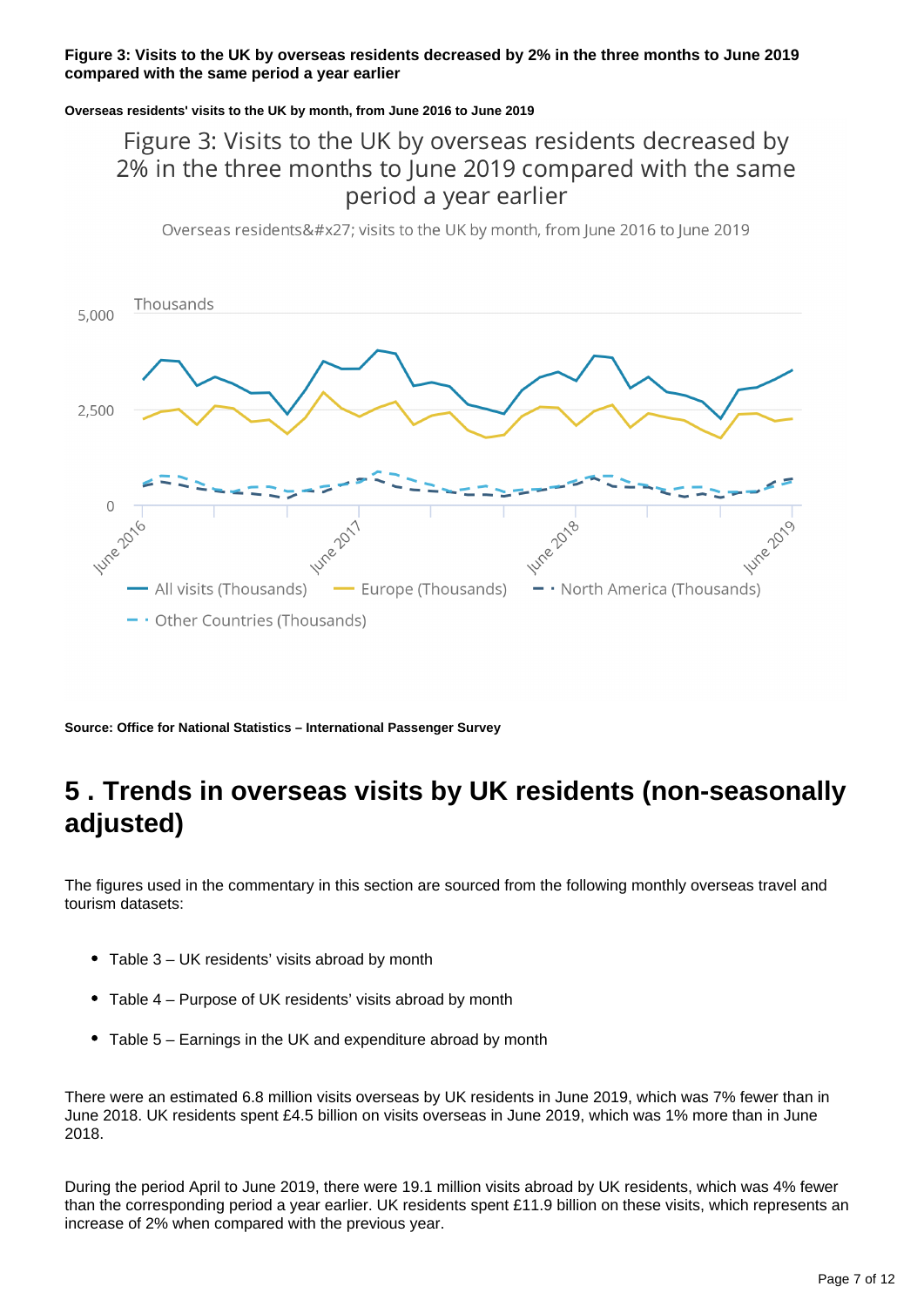There were 2.5 million visits to "other countries" (countries outside North America and Europe) over this threemonth period, a decrease of 1% when compared with the same period a year earlier. There were 1.1 million visits to North America, which was a decrease of 5%. There was also a decrease in visits to European countries of 4% to 15.5 million.

Considering the reasons for visits, holiday visits decreased by 3% (to 13.0 million) from the same period in the previous year, business visits decreased by 5% (to 1.6 million), while visits to friends and relatives decreased by 6% (at 4.1 million).

Table 2: Main visit and spending estimates for UK residents' visits abroad in June 2019

### **UK residents' visits abroad**

|                         | <b>Visits</b><br>(Thousands) | % change<br>from<br>year earlier | <b>Expenditure</b><br>(£ million) | % change<br>from<br>year earlier |  |  |
|-------------------------|------------------------------|----------------------------------|-----------------------------------|----------------------------------|--|--|
| Non seasonally adjusted |                              |                                  |                                   |                                  |  |  |
| <b>June 2019</b>        | 6,830                        | -7                               | 4,520                             | $+1$                             |  |  |
| April to June 2019      | 19,090                       | -4                               | 11,890                            | $+2$                             |  |  |
| Year to date 2019       | 32,660                       | $-2$                             | 20,430                            | $+1$                             |  |  |
| Latest 12 months        | 71,230                       | $-1$                             | 45,720                            | $+2$                             |  |  |
| Seasonally adjusted     |                              |                                  |                                   |                                  |  |  |
| January 2019            | 5,950                        | $-1$                             | 4,040                             | $+10$                            |  |  |
| February 2019           | 5,820                        | $+1$                             | 3,600                             | -4                               |  |  |
| March 2019              | 5,850                        | $+2$                             | 3,700                             | -6                               |  |  |
| April 2019              | 5,870                        | -3                               | 3,880                             | $+12$                            |  |  |
| May 2019                | 5,980                        | 0                                | 3,770                             | -3                               |  |  |
| June 2019               | 5,750                        | -9                               | 3,850                             | 0                                |  |  |

Source: Office for National Statistics - International Passenger Survey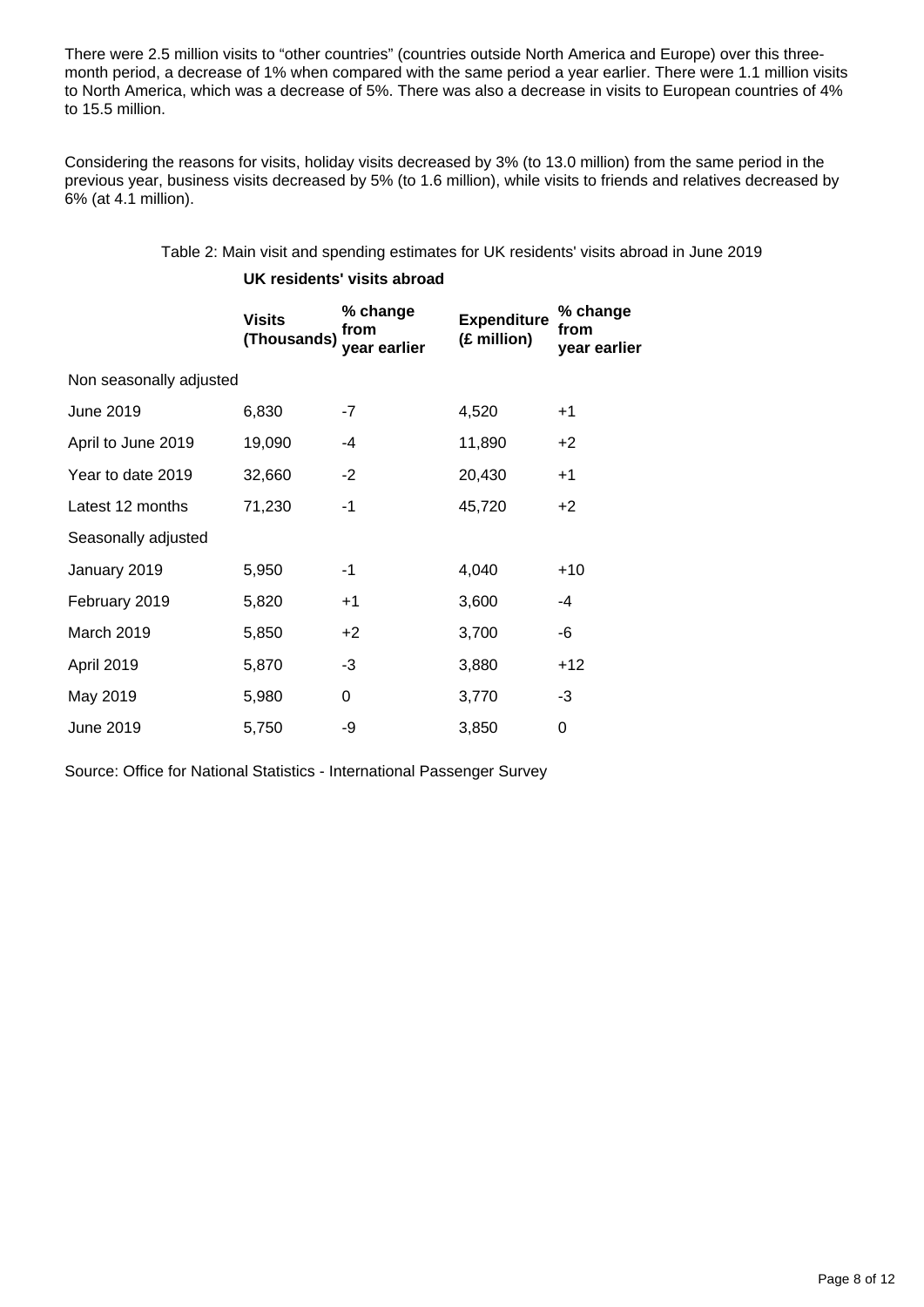### **Figure 4: Visits overseas by UK residents decreased by 4% in the three months to June 2019 compared with the same period a year earlier**

**UK residents' visits abroad by month (non-seasonally adjusted), from June 2016 to June 2019**

### Figure 4: Visits overseas by UK residents decreased by 4% in the three months to June 2019 compared with the same period a year earlier

UK residents' visits abroad by month (non-seasonally adjusted), from June 2016 to June 2019



**Source: Office for National Statistics – International Passenger Survey**

## <span id="page-8-0"></span>**6 . Links to related statistics**

[Travel trends:](https://www.ons.gov.uk/peoplepopulationandcommunity/leisureandtourism/articles/traveltrends/previousReleases) the latest article ([Travel trends 2018](https://www.ons.gov.uk/peoplepopulationandcommunity/leisureandtourism/articles/traveltrends/2018)) was published on 24 May 2019. This provides final overseas travel and tourism estimates and more detailed analysis of visits and spending, including analysis by demographics, towns visited in the UK and countries visited by residents of different parts of the UK.

[Travelpac](https://www.ons.gov.uk/peoplepopulationandcommunity/leisureandtourism/datasets/travelpac): a dataset that allows you to conduct your own analyses of quarterly and annual data on main variables – the datasets are provided in SPSS and Excel format.

[Overseas travel and tourism quarterly](https://www.ons.gov.uk/peoplepopulationandcommunity/leisureandtourism/articles/overseastravelandtourismprovisionalresults/previousReleases): the latest article (for [Quarter 1 \(Jan to Mar\) 2019\)](https://www.ons.gov.uk/peoplepopulationandcommunity/leisureandtourism/articles/overseastravelandtourismprovisionalresults/januarytomarch2019) was published on 25 July 2019. This provides more detailed analysis of visits and spending, isolating aspects such as countries of visit, mode of travel used, nationality of visitors and regions of the UK visited.

## <span id="page-8-1"></span>**7 . Quality and methodology**

The [International Passenger Survey \(IPS\) Quality and Methodology Information \(QMI\) report](https://www.ons.gov.uk/peoplepopulationandcommunity/leisureandtourism/methodologies/internationalpassengersurveyqmi) contains important information on: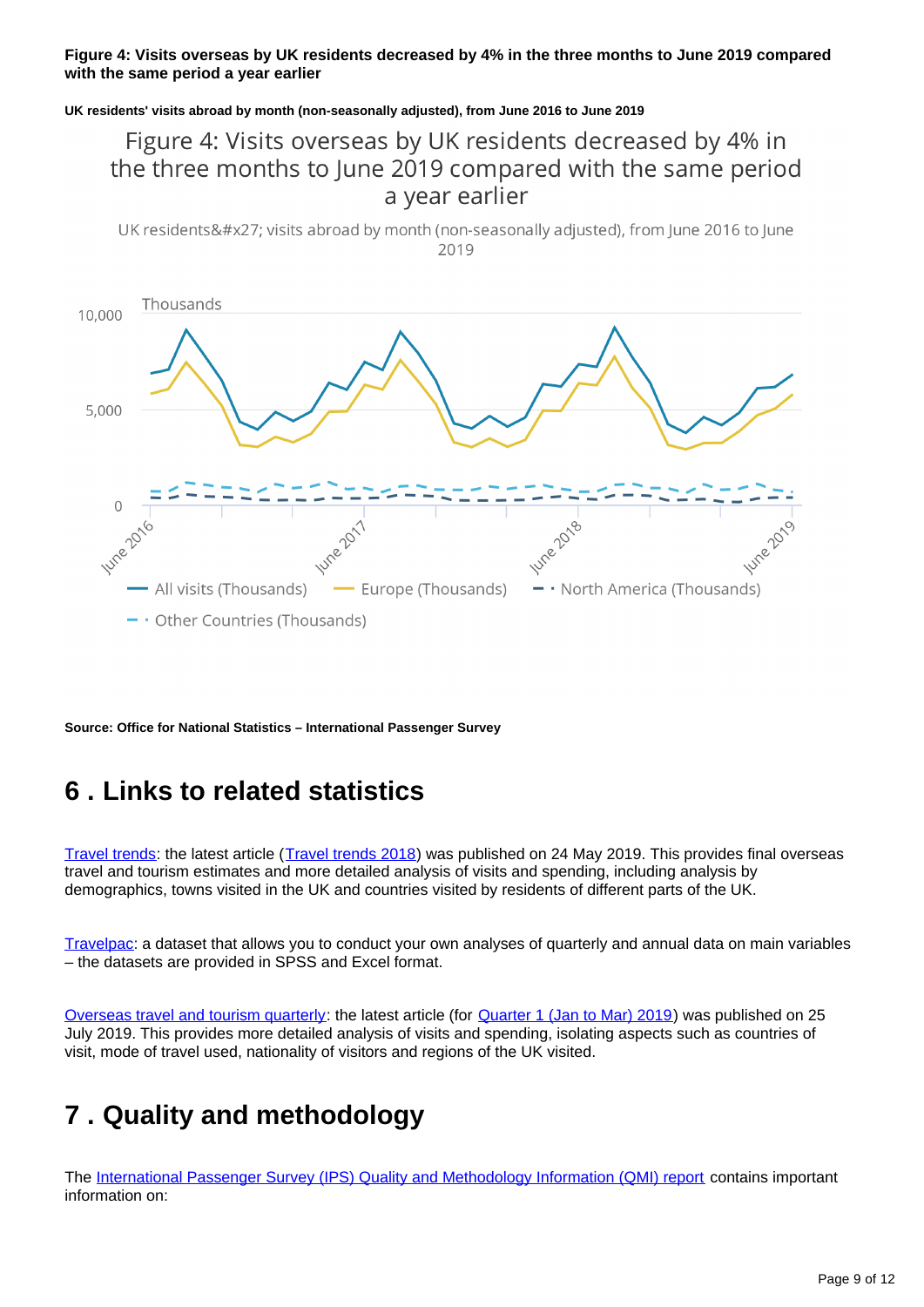- the strengths and limitations of the data and how it compares with related data
- the uses and users of the data
- how the output was created
- the quality of the output including the accuracy of the data

The IPS QMI report outlines the definitions and sample methodology.

### **Accuracy of IPS estimates**

This section describes how revisions are carried out in the standard production cycle of the survey. Additional potential revisions, to be made on a one-off basis, are described in the [Things you need to know about this](https://publishing.ons.gov.uk/peoplepopulationandcommunity/leisureandtourism/bulletins/overseastravelandtourism/june2019provisionalresults#things-you-need-to-know-about-this-release)  [release](https://publishing.ons.gov.uk/peoplepopulationandcommunity/leisureandtourism/bulletins/overseastravelandtourism/june2019provisionalresults#things-you-need-to-know-about-this-release) section.

Figures for the most recent months are provisional and subject to revision in light of more accurate data on passenger figures becoming available at the end of each quarter and additional passenger data obtained at the end of each year.

IPS monthly estimates are revised in line with the [IPS revisions policy.](https://www.ons.gov.uk/peoplepopulationandcommunity/leisureandtourism/methodologies/internationalpassengersurveyqmi#other-information) The revisions policy is available in the IPS QMI report to assist you in understanding the cycle and frequency of data revisions. You are strongly advised to read this policy before using these data for research or policy-related purposes.

Planned revisions usually arise from the receipt of revised passenger traffic data. Unplanned revisions are made to correct errors to existing data that are identified later in the quarterly and annual processing cycle. Those of significant magnitude will be highlighted and explained.

Revisions to published monthly IPS estimates can be expected at the following times in the normal overseas travel and tourism publication schedule:

- monthly estimates for the current reference year will usually be revised and statistically benchmarked across the quarter, following the publication of the quarterly estimates that month falls within
- monthly and quarterly estimates for the current reference year will be revised in the survey year's annual data release [\(Travel trends\)](https://www.ons.gov.uk/peoplepopulationandcommunity/leisureandtourism/articles/traveltrends/previousReleases)
- monthly estimates for the full calendar year will be statistically benchmarked as part of the annual data processing and the monthly estimates for the year will then be replaced in the monthly release, with the benchmarked estimate following publication of the annual report ([Travel trends](https://www.ons.gov.uk/peoplepopulationandcommunity/leisureandtourism/articles/traveltrends/previousReleases))

All other revisions will be regarded as unplanned and will be dealt with by non-standard releases. All revisions will be released in compliance with the same principles as other new information. Please refer to our quide to [statistical revisions](https://webarchive.nationalarchives.gov.uk/20160105234503/http://www.ons.gov.uk/ons/guide-method/revisions/guide-to-statistical-revisions/index.html).

Seasonally adjusted figures are no longer shown in the main figures in the bulletin but continue to be presented in the tables.

The estimates produced from the IPS are subject to sampling errors that occur because not every traveller to and from the UK is interviewed on the survey. Sampling errors are determined both by the sample design and by the sample size.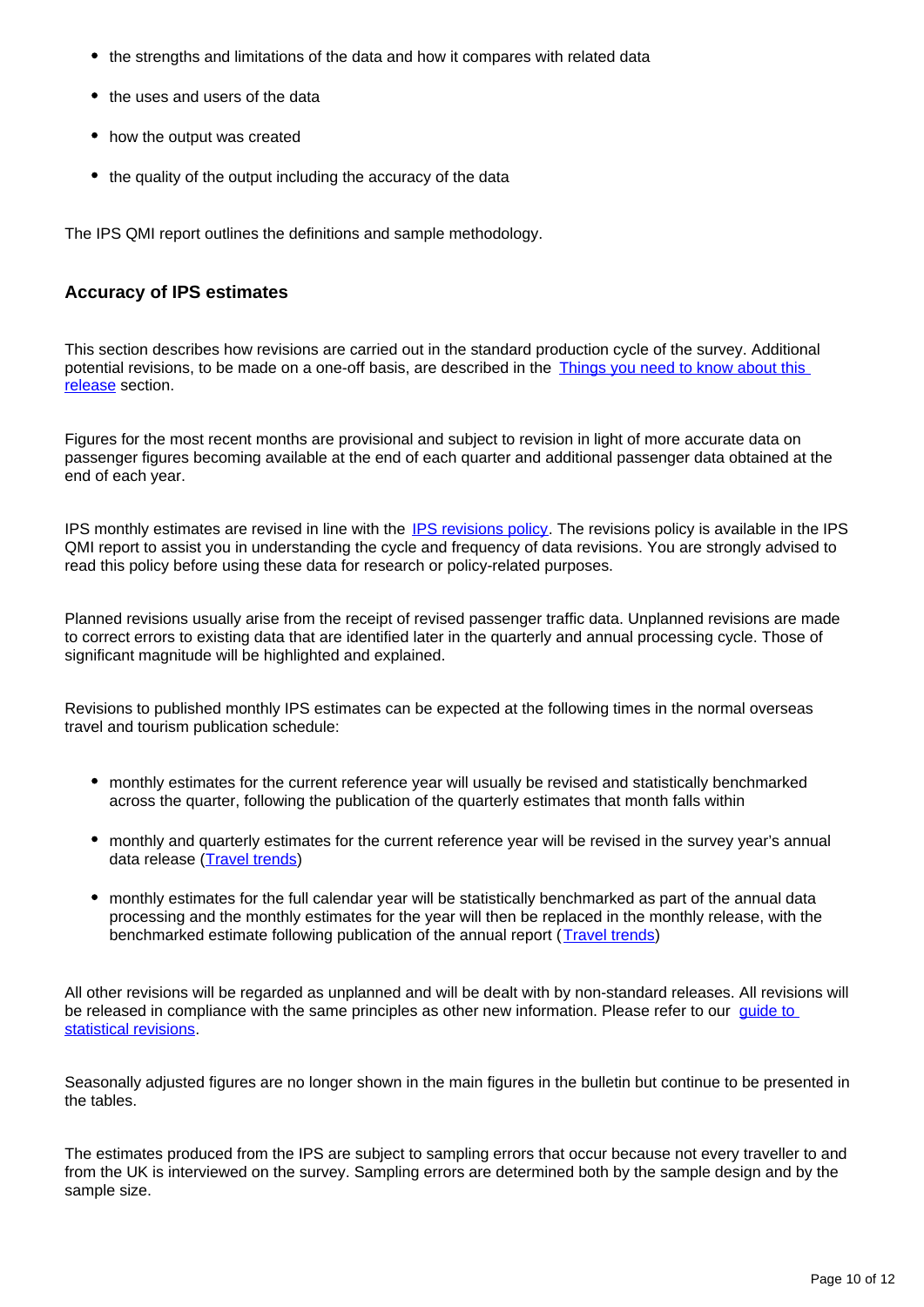Generally, the larger the sample supporting a particular estimate, the proportionately lower its sampling error. The survey sample size is approximately 20,000 per month. However, as the intensity of the sampling varies at each port, figures of a similar magnitude will not necessarily have the same percentage sampling error.

The accuracy of the estimates is expressed in terms of confidence intervals. The confidence interval is a range within which the true value of a proportion lies with known probability. For example, the 95% confidence interval represents the range into which there are 19 chances out of 20 that the true figure would fall had all passengers been sampled. This is obtained as plus or minus 1.96 multiplied by the standard error.

Table 3: Confidence intervals relating to overseas travel and tourism estimates, UK, June 2019

| June 2019 monthly estimates                          |       | Estimate Relative 95% Confidence<br>Interval (+/- % of the estimate) |
|------------------------------------------------------|-------|----------------------------------------------------------------------|
| Visits to UK by overseas residents (thousands) 3,530 |       | $9.1\%$                                                              |
| Earnings from visits to UK (£ million)               | 2.340 | 12.6%                                                                |
| Visits abroad by UK residents (thousands)            | 6.830 | $6.2\%$                                                              |
| Expenditure on visits abroad (£ million)             | 4.520 | 10.0%                                                                |

Source: Office for National Statistics - International Passenger Survey

Confidence intervals for [quarterly estimates](https://www.ons.gov.uk/peoplepopulationandcommunity/leisureandtourism/articles/overseastravelandtourismprovisionalresults/previousReleases) and [annual estimates](https://www.ons.gov.uk/peoplepopulationandcommunity/leisureandtourism/articles/traveltrends/previousReleases) are provided in our relevant overseas travel and tourism publications.

One indication of the reliability of the main indicators in this release can be obtained by monitoring the size of revisions. Table 4 records the size and pattern of revisions to the quarterly IPS data that have occurred over the last five years to the following main seasonally adjusted estimates:

- the number of visits by overseas residents to the UK (GMAT)
- the number of visits abroad by UK residents (GMAX)
- earnings made from overseas residents in the UK (GMAZ)
- expenditure abroad by UK residents (GMBB)